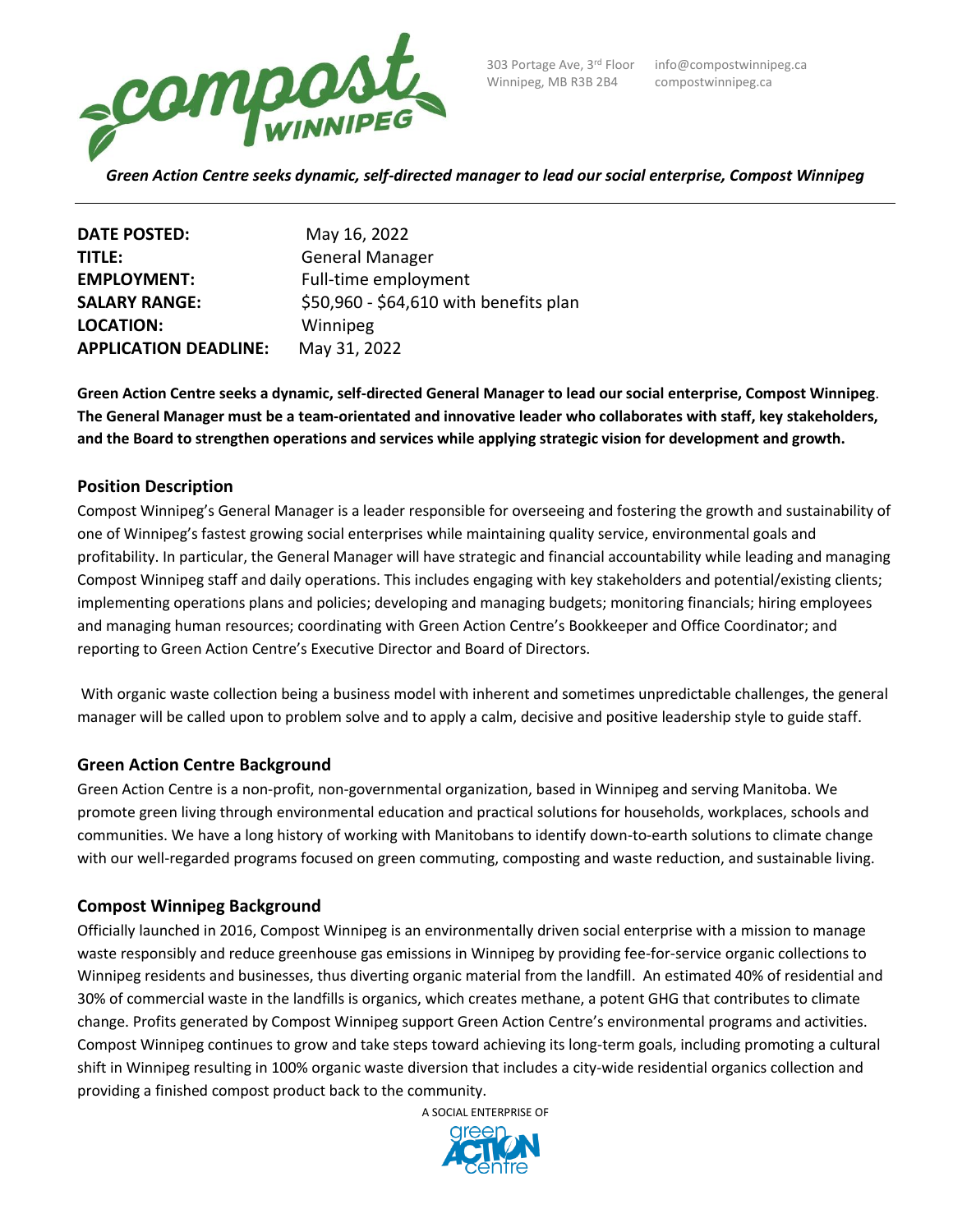# **Responsibilities**

As General Manager, you are expected to exemplify integrity, accountability and excellent team leadership skills. You are responsible for the success of day-to-day operations, including meeting environmental goals, profitability and productivity.

## **Primary Tasks:**

- Lead operations, ensuring continual review and improvements to processes, procedures and performance.
- Work to secure adequate revenue growth and funding for growing operations and meeting long-term capital development and expansion goals.
- Ensure proactive health and safety culture with operations and compliance with regulations.
- Hire, manage and lead staff, including training/coaching, reviewing performance, and disciplining.
- Oversee management of sales and client accounts.
- Implement the updated business plan, adapting our leadership and operations strategy based on the current development and projected growth of our social enterprise.
- Develop and monitor budgets, monitor monthly financials, and ensure effective implementation of financial policies.
- Implement operational and administrative policies.
- Foster new and existing relationships with funders, government agencies, suppliers, and potential partner organizations to increase the impact of our operations.
- Engage with the emerging social purchasing policy at the City of Winnipeg and explore private sector partnerships for future city-wide contract bidding.
- Maintain a high level of service excellence.
- Act as spokesperson for Compost Winnipeg including participating in media engagements
- Oversee the marketing strategy and development of customer recognition program, budget and activities.
- Work with cloud-based software (Zoho and Google platforms) for managing clients and operations and oversee development of improvements and updates to data collection and management
- Assist with improving and organizing account management systems, and coordination with Accounts Manager.
- Implement and provide oversight of inventory and sales systems for compost-related supplies.

# **Qualifications and Skills:**

- Completed post-secondary education in business or environmental studies, or combination of education and experience.
- 3+ years of management experience in service or other industry with responsibility for financial results and customer satisfaction.
- Experience working with the non-profit and/or social enterprise sectors, and passion to create environmental change.
- Knowledge of best practices in human resources; experience leading and developing staff for success, and building a cohesive team.
- Strong organizational management with high attention to detail and ability to prioritize in a fast-paced environment.
- Adaptability and proven ability to problem-solve.
- Highly effective written and verbal communicator with ability to create and maintain a customer focused culture.
- Advance financial management skills and proven ability to develop and manage organizational budgets.
- Proven track record of revenue development success through various revenue streams.
- Class 5 driver's license with clean driver's abstract.